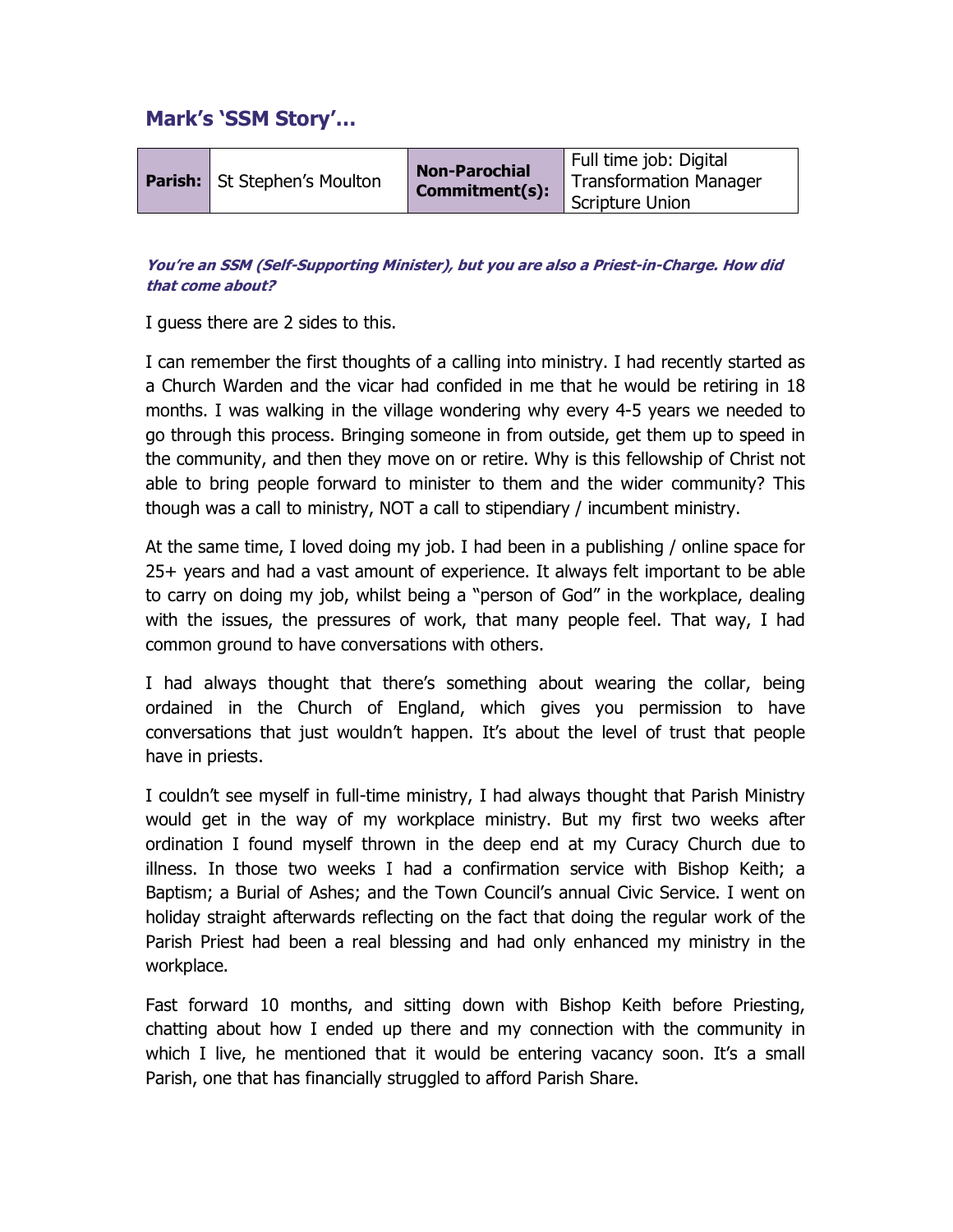Over the next few months, working with Archdeacon Mike we discussed whether this could be a model for ministry that may work. I would stay living in my home and do the Priest-in-Charge role outside of the responsibilities of the full-time job.

It kept the ministry local, rather than sharing it with a neighbouring Parish, whilst making it VERY affordable for the Parish.

After an interview and discussion with the Reps, the Patron, Rural Dean and Archdeacon, we all felt comfortable that it was worth going ahead, and I was appointed Priest in Charge in February 2019.

So far it seems to be OK, it is difficult to manage time, and I need to honour my employers, Scripture Union. They pay for and expect me to work full-time, and that's what I do, and I'm committed to that job and our vision to reach children and young people outside of the church with the Good News.

If there is one thing that has made it work, it's the fact that I was already rooted in the community. I had lived there for 17 years prior to becoming licensed, and so I knew the church, the fellowship and how the community worked. If I had to invest time and energy to bring myself up to speed, I'm not sure it would have worked.

### So, how would you describe your calling – as an MSE or as a Parish Priest?

I suspect that this will be seen as a 'cop-out', but both. Equally.

I have now worked for Scripture Union for a few years, and so some of the roles that I had expected to do, being a person of God in a workforce, are not as critical as I'm blessed to spend my working day with Christians. However, the voice of the local Anglican Church in a parachurch organisation is a useful voice, particularly as we consider the impact of Covid-19 on the church.

Where I feel it does make an impact are the conversations and relationships I have with people, particularly outside of the church family. I feel that I'm not in a Christian Bubble, I need to think about the day job, how does that work, keeping the mortgage paid during lockdown to find ways to do the job from home. I share many of the same pressures as the people I meet in our community.

Similarly, being the priest in charge enables me to serve the community, in church and outside of church. Those experiences of Parish Ministry, leading a fellowship in worship, sharing those important life events with people, Baptism, Weddings and Funerals have been a real joy and blessing.

I realise that there are many things in Parish Ministry that I'm just not able to do, but if there's one thing I try to do is to be present in the community, wearing the collar. I want people to see the local minister / vicar about, to know the church is active, and over lockdown, that has meant being even more present online.